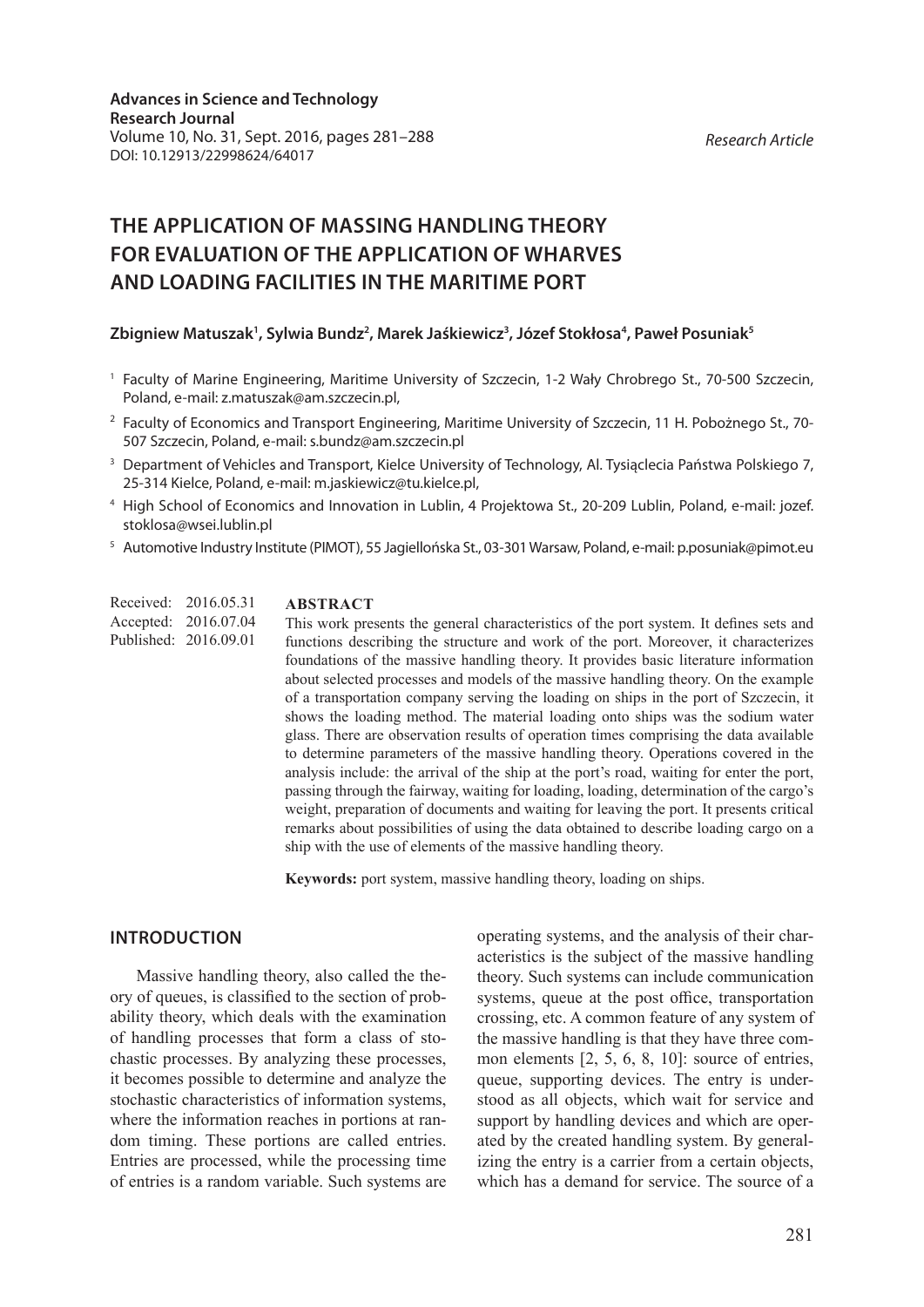support system in associated with the term of an input stream. The source may be treated as a set of entries for handling. Entries, which are in the source, are not formed yet and only after leaving they pass to handle are they are immediately supported or form a queue. Infinite source is visible in the situation when the lack of entry from the sources does not affect the regularities, which characterize the input stream. On the other hand, when the source has a limited number of entries, the entry, which is located in the queue after source's leaving, cannot go back to the system's entrance until it will be handled. The stream of entries is interrupted when all entries are handled, wait in a queue or left the source. It is assumed that in the finite sources, entries, which have already been served, back to the source and wait for the next handling. In such situation, the system is called a closed system.

In fact, there are systems with several sources. Some of their entries can be completed, and the other infinite. These entries can complete with each other during the entrance to the operating system what leads to the consideration of special regulations of queues and handling [2, 5, 6, 8, 10].

The organization of work at the seaport includes, inter alia, the following elements: appropriate selection of ships for various wharves (from the point of view of reloading flexibility of ships, time and handling costs, minimization of ships' stopping times at the road and in port, maximum utilization of the reloading potential of waterfronts, cooperation between the port and land transport in the conveyance and export of goods. The actual organization of work in the port serves to obtain the nest economic calculation, primarily understood as the greatest profit for companies, which lease individual wharves and sets of wharves [1, 7, 11]. The study [4] analyzes three models, which successfully include the best use of the port's cargo handling capacity, minimization of contractual penalties paid to operators of vessels handled at the port and the connection of port's losses due to exceeding the time for ships' handling over the so-called normative time and an incomplete use of the wharves' reloading potential. Transformations have taken place in state enterprises and covered ports. They caused that the process of port's functioning should be considered slightly differently - mainly in terms of a broadly understood profit for companies existing in the area of the port [3, 12].



Fig. 1. The general scheme of the port: 1– roadstead; 2 – entrance to the port;  $3$  – roadstead-port fairway,  $4$  – waterways and port channels; 5 – land, 6 – port wharves

# **DESCRIPTION OF SELECTED DEPENDENCES IN THE PORT SYSTEM**

Figure 1 presents the general scheme of the port with an indication of its elements. In the port system, the following sets and functions are determined:

- a set of types of goods on ships:  $P = \{1, \ldots, n\}$ *p, ... , P*};
- a set of packaging types, in which goods are transported on ships:  $P_o = \{1, ..., p_o, ..., P_o\};$
- a set of number of ships waiting at the roadstead: *I = {1, ... , i, ... , I}*;
- a set of normative times of handling for ships waiting at the roadstead:  $T_n = \{t_n^1, \ldots, t_n^i, \ldots, t_n^i\};$
- a set of individual contractual penalties for prolonged operating time of ships in the port to owners of vessels:  $K = \{k_{p}, ..., k_{p}, ..., k_{t}\};$
- a set of waiting times for service:  $T_o = \{t_o^1, \ldots, t_o^m\}$  $t_{o}^{i}, \ldots, t_{o}^{I}$ ;
- a set of wharf's length occupied by individual ships coming from the roadstead (length of the vessel with so-called a margin of safety): *D =*   $\{d^l, \ldots, d^l, \ldots, d^l\};$
- a set of handling capacity of ships waiting at the roadstead:  $Z = \{z_p, ..., z_p, ..., z_t\};$
- a set of durations for maneuvers of ships waiting at the roadstead when entering the port:  $T_m = \{t_m^l \dots, t_m^i, \dots, t_m^l\};$
- function  $F_i: I \times P \times P_o \to \{R^+ \cup \{0\}\}\,$ , where  $K_i(i, p, p_o) = I$  when on the ship  $i(i \in I)$  there is a cargo  $p(p \in P)$  in a package  $p_o(p_o \in P_o)$ ;
- function  $F_2: I \times P \times P_o \to \{R^+ \cup \{0\}\}\,$ , where  ${R^+ \cup \{0\}}$  means a set of positive real number plus zero  $F_2(i, p, p_o) > 0 \Leftrightarrow F_2(i, p, p_o) = 1$ .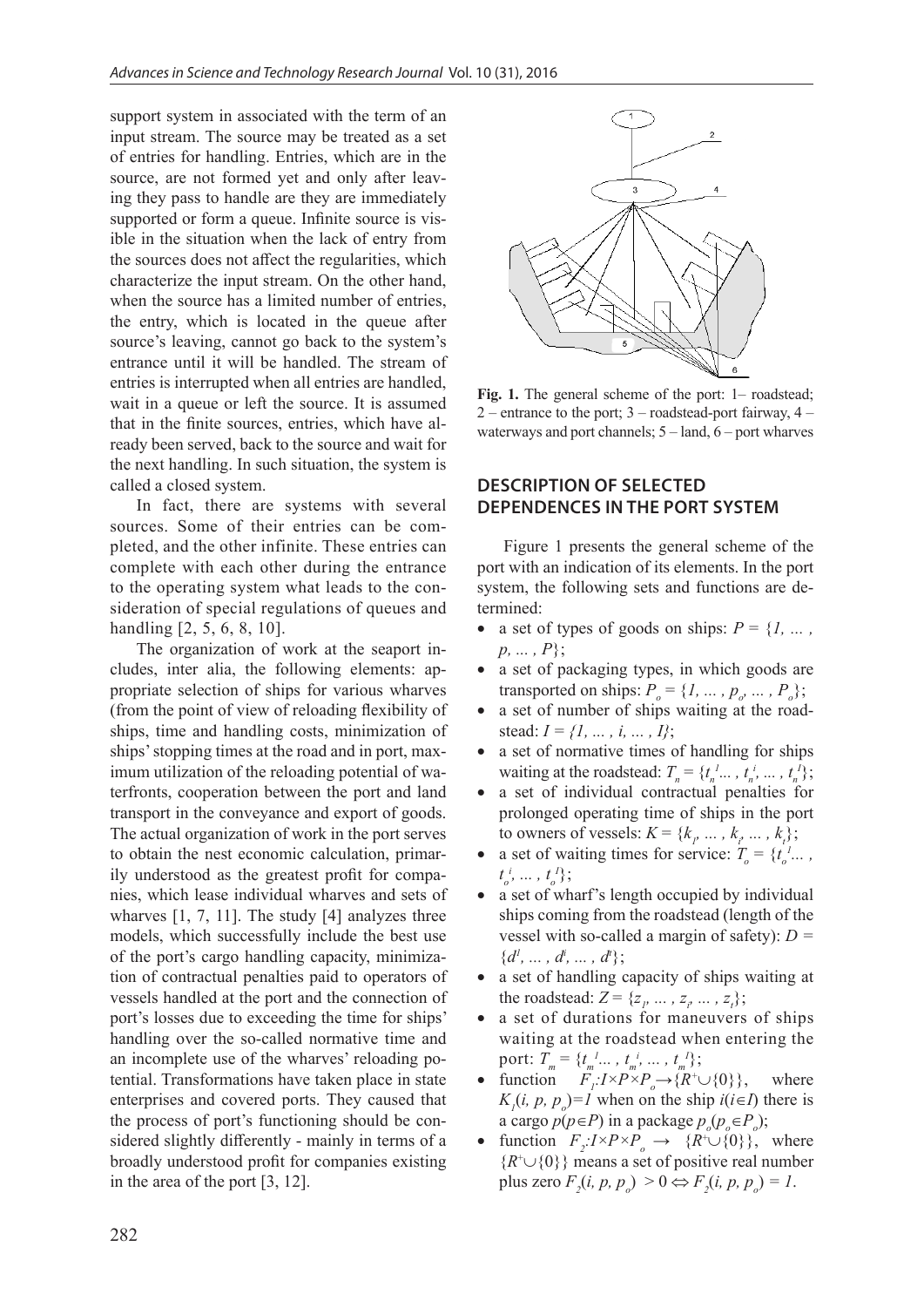The value of  $F_2(i, p, p)$  function determines how much goods of the  $p(p \in P)$  type is on board  $i(i ∈ I)$ in package  $p_o(p_o ∈ P_o)$ .

It is assumed that all wharves are so large that at least one vessel  $i(i \in I)$  from all ships waiting at the road can be operated by each of them. In order to analyze a model of the port, we should have certain characteristics of port's elements, i.e. roads, entrance to the port, port channels and port-road fairway, as well as handling wharves. Port channels and roadstead-port fairway are waterways, through which the movement of ships is realized. Waterways are described using the following sets and functions:

- a set of port's waterways  $L = \{l, ..., l, ..., L\};$
- function  $F_3: L \rightarrow R^+$ , where  $F_3(l)$  is a length of the waterway with a number *l*,  $R^+$  is a set of positive real numbers;
- function  $F_{4}:L \rightarrow R^{+}$ , where  $F_{4}(l)$  is a depth of the waterway with a number *l*;
- function  $F_s: L \to R^+$ , where  $F_s(l)$  is a width of the waterway with a number *l*.

Each wharf has a handling potential  $P_t$  depending on the technical equipment *(Wt)*, technical condition of handling equipment *(St)*, meteorological conditions *(me)*, organization of handling activities *(Or)*, human factor *(Cl)* and wharf capacity  $(Pn)$ :  $P_i^j = F(Wt, St, me, Or, Cl, Pn)$ . Under certain conditions, the value of wharf's handling potential is known. The potential  $P_i^j$  is expressed in arbitrary units what allows to compare the degree of certain wharf's utilization.

Sets and functions: a set of wharves in the port  $J = \{1, ..., j, ..., J\}$  is:

- a set of values for the wharves' handling potential  $P_p = \{P_p \dots P_p, \dots P_p\}$ , where:  $P_t =$  $\{P_t^1, \ldots, P_t^j, \ldots, P_t^j\}$ , t - the number of considered period of time, *j* – number of wharf;
- a set of unit costs for unused wharves' handling potential  $K_n = \{k^1, \ldots, k^j, \ldots, k^j\};$
- function  $\therefore J \times P \times P_o \longrightarrow \{0, 1\},$  where:  $F<sub>6</sub>(j, p, p<sub>o</sub>) = 1 \Leftrightarrow$  when the type of goods  $p(p \in P)$ in a package  $p_o(p_o \in P_o)$  can be reloaded near the wharf  $j(j\in J)$ ,  $P$  – a set of goods located on ships,  $P_o$  - a set of packaging types, in which goods are transported on ships;
- function  $F_{\gamma}$ : $Z \times J \times P \times P_{\rho} \rightarrow \{R^+ \cup \{0\}\}\,$ , where: *F*<sub>7</sub>( $z_{i,j}$ *p*,*p*<sub> $o$ </sub>)>0 ⇔ [*F<sub>6</sub>*(*j*,*p*,*p*<sub> $o$ </sub>)=1∧*F<sub>1</sub>*(*i*,*p*,*p*<sub> $o$ </sub>)=1, a value of the function determines the maximum wharf's handling capacity *j(j*∈*J*) for a ship *i*(*i*∈*I*) goods  $p(p ∈ P)$  in a package  $p_o(p_o ∈ P_o)$ , *Z* – a set of ships' handling capacities *{R+*∪*{0}}* – a set of positive real numbers plus zero.

To determine dependences in the port, it can be assumed that it is a graph *G* comprising the following nodes:

- roadstead *(R)*,
- entrance to the port *(We)*,
- all transshipment wharves  $(n)$ ,
- branches are port waterways, i.e. *G=<W, L*,  $P_1$  >, where: W={R, We, n<sub>1</sub>, ..., n<sub>j</sub>, ...,  $\{n_{j}\}$  – a set of nodes for the graph *G*,  $L = \{1, 1\}$ ...,  $l$ , ...,  $L$ } – a set of nodes for the graph  $G$ ,  $P_i: W \times L \times W \rightarrow \{0,1\}$  – predicate that specifies the connection between nodes of the graph, e.g.  $F_{4}: L \rightarrow R^{+}$ , when the handling wharf with the number 1 connects to the handling wharf with the number 2 (waterways with the number 2).

The following functions are described on branches:  $F_{3}: L \rightarrow R^{+}$  it assigns the length for each waterway;  $F_{\mu}$ : $L \rightarrow R^{+}$  it assigns the depth for each waterway;  $F_s: L \rightarrow R^+$  it assigns the width for each waterway. The set of functions described on branches for the graph *G* is as follows: F={F3 ,  $F_4$ ,  $F_5$ }. In contrast, the following functions are described on the graph's nodes:  $\Psi_i^t : W \rightarrow R^+$ ,  $t=\overline{I}$ ,  $\overline{T}$  - they assign the value of handling potential in a given period of time for each node of the graph *t*;  $\Psi_2$ :  $W \rightarrow R^+ - a$  function assigning a unit cost of the unused wharf's handling potential for each node. Therefore, the set of functions on the graph's nodes is equal to  $\Psi = {\{\Psi_1^1,\dots,\Psi_1^{\tau},\dots,\Psi_1^{\tau}\}}$ , Ψ<sup>2</sup> }. In this way, the port can be described as a network  $S = \langle G, F, \Psi \rangle$ , where  $G$  – port's graph:  $G = \langle W, L, P \rangle$ ,  $F - a$  set of function described in the graph's branches,  $\Psi$  a set of functions for described graph's nodes. The following part of the work presents a model for the analysis taking into account the under-utilization of the port's cargo handling potential what is recently visible in the majority of small ports. The studies [4] characterized a model describing the minimization of port's losses incurred due to both prolongation of the total service time of ships in port over the normative time and the underutilization of the wharves' handling potential, which was illustrated by the results of handling observations on selected wharves in the port complex of Szczecin-Świnoujście.

### **MODEL OF THE PORT SYSTEM**

The handling potential of the wharf  $j(j \in J)$  is in the general case a duration of many variables, but in the considered period of time,  $P_t$  potential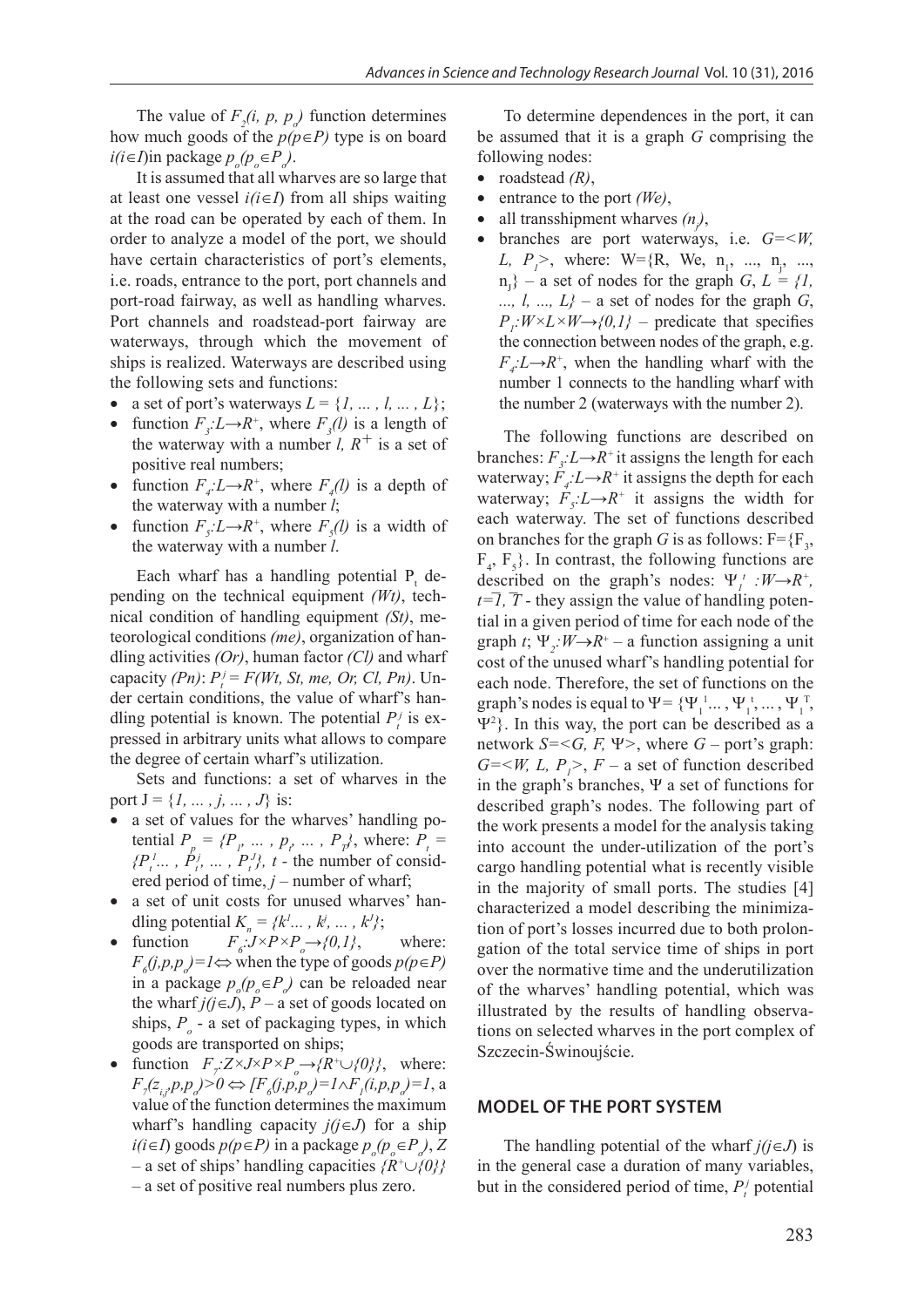jest is a constant value expressed in contractual units that enable a comparison of wharves with each other. One ship directed to the transshipment or unloading does not use the entire potential of the wharf, which brings losses due to the underutilization of the wharf. In order to avoid these losses, possibilities of handling multiple ships in one wharf should be used. Selection of ships should guarantee the minimization of losses incurred due to unused handling potential of wharves in considered T periods of time for all port's wharves. Function  $F_{8}$  was introduced:

$$
F_s: I \to J \in \mathbb{R}^+ \tag{1}
$$

where:  $I$  – a set of ships waiting at the road,  $J$  – a set of port's handling wharves,  $R^+$  - a set of positive real numbers.  $F_s(i,j)$  determines how many contractual units of the wharf's potential  $j(j \in J)$  will be taken by the ship  $i(i \in I)$  at the time of mooring after its positioning to the wharf *j* to the reloading. Free potential of the wharf  $j(j\in J)$  in the time interval *t* is expressed by the following formula:

$$
W_i^j(x_{ij}, t_r(i,j)) = P_i^j - \sum_{i \in I} F_8(i,j) \cdot y(x_{ij}f(t))
$$
\n
$$
(2)
$$

where:  $x_{ij}$  – decision variable,<br> $x_{ij} =\begin{cases} 1, & \text{when the ship is assigned to the what f } j, \\ 0, & \text{in other case,} \end{cases}$ 

 $t_r(i,j)$  – decision variable, the number of time period, in which the ship was moored to the wharf *j,*

 $P_t^j$ – handling potential of the *j* wharf in a time period with the number *t*,

 $F_s(i,j) \cdot y(x_i, f(t))$  – total occupancy of the wharf's potential *j(j*∈*J*) by the mooring of ships during one time interval,

 $y(x_i, f(t))$  – function of the form:

$$
y_1(x_{ij}, f(t)) = \begin{cases} 1, & \text{when } x_{ij} = 1 \land f(t) > 0 \\ 0, & \text{when } x_{ij} = 0 \lor f(t) \le 0 \end{cases}
$$
 (3)

 $f(t)$  – function:

$$
f(t) = t(i,j) - [t - t_r(i,j)]
$$
\n(4)

 $t(i,j)$  – duration of ship's stay at the wharf *j*,

*t* – number of current period.

Duration of ship's stay  $i(i \in I)$  at the wharf  $j(j \in J)$  is expressed by the formula:

$$
t(i,j) = t_p(z_j, j, p, p_0) + t_z(i,j)
$$
\n(5)

*t (i,j)* =  $t_p$  (*z<sub>i</sub>*, *j*, *p*,  $p_0$ ) +  $t_z$  (*i,j*)<br>where:  $t_p$  (*z<sub>i</sub>*, *j*, *p*,  $p_0$ ) – duration of the ship's reloading *i*(*i*∈*I*) in the wharf *j*(*j*∈*J*):

$$
F_p(z_i, j, p, p_0) = \frac{F_2(i, p, p_o)}{F_7(z_i, j, p, p_o)}
$$
(6)

*t <sup>z</sup>* (*i,j*) – zero time; the total waiting time to start handling *i-* of this ship after the mooring to *j*-this wharf and leaving the berth after the completion of reloading.

Losses occurred due to non-used potential of the wharf  $j(i \in J)$  in the time interval:  $t(i=1, T)$  are expressed by the formula:

$$
K_t^j\big(x_{i,j}, t_r, (i,j)\big) = W_t^j\big(x_{i,j}, t_r, (i,j)\big)k^j, \qquad j = 1, \overline{J}
$$
\n
$$
(7)
$$

where:  $k^{j}$  – unit cost of unused potential of the j wharf.

Losses occurred due to the non-used potential of the wharf  $j(j \in J)$  in *T* time intervals:

$$
K^{j}\big(x_{i,j},t_{r},(i,j)\big) = \sum_{j=1,\bar{J}}^{J} K^{j}\big(x_{i,j},t_{r},(i,j)\big) = \sum_{t=1}^{J} W_{t}^{j}\big(x_{i,j},t_{r},(i,j)\big)k^{J}
$$
(8)

Analogously, losses for the entire port in considered *T* time intervals, i.e. for all wharfs  $j(i \in J)$ , are expressed by the formula:

$$
K(X,T_r) = \sum_{j \in J} K^j (x_{i,j}, t_r(i,j)) = \sum_{j \in J} \sum_{t=1}^T K^j (x_{i,j}, t_r(i,j)) = \sum_{j \in J} \sum_{t=1}^T W^j (x_{i,j}, t_r(i,j)) \cdot k^j =
$$
  
= 
$$
\sum_{j \in J} \sum_{t=1}^T \left[ P_t^j - \sum_{i \in I} F_8(i,j) \cdot y(x_{i,j}, f(t)) \right] \cdot k^j
$$
 (9)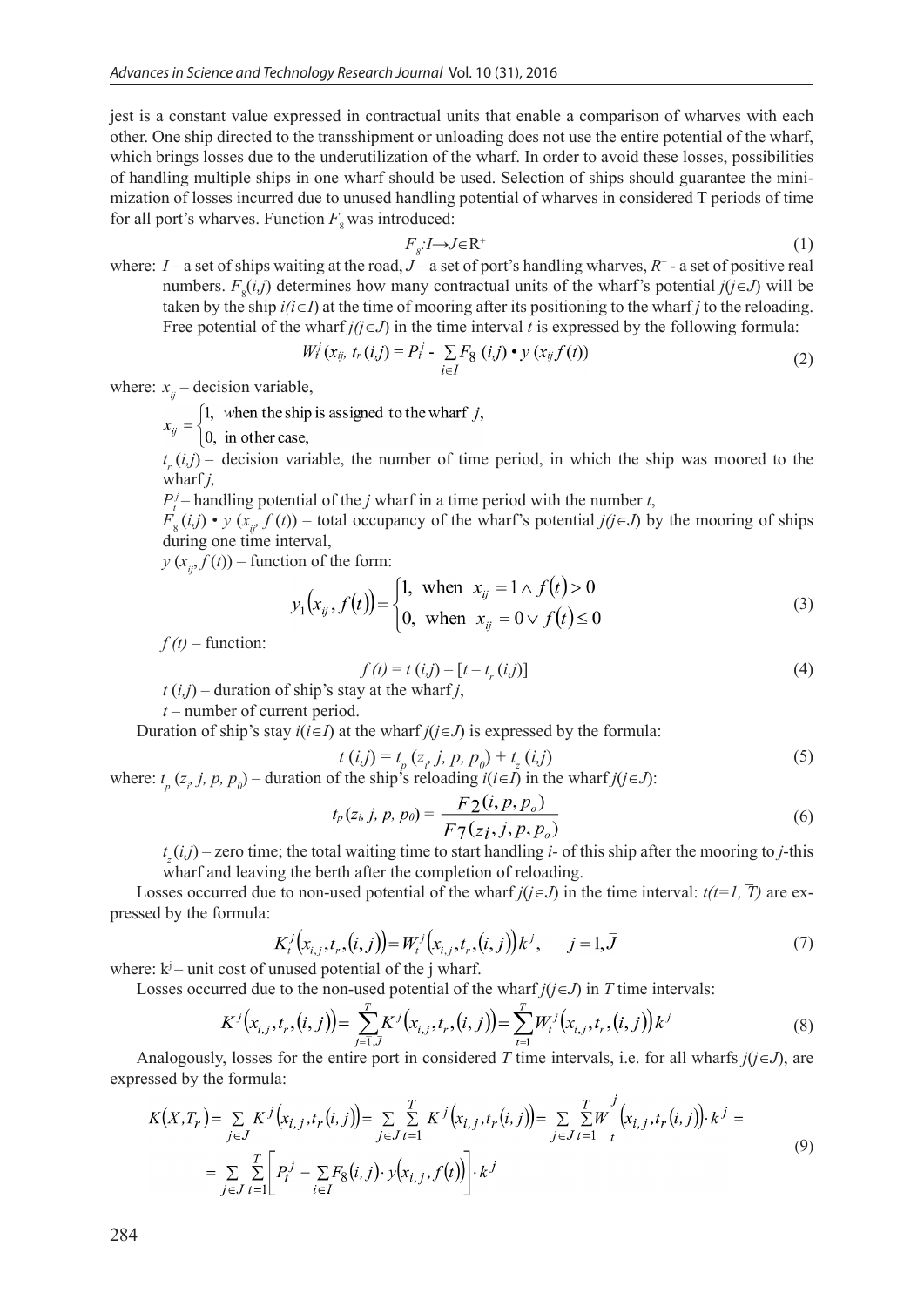where:  $X$  – matrix  $[x_{i,j}]_{I\times J}$ ,  $T_r$  – matrix  $[t_r(i,j)]_{I\times J}$ 

Decision variables for the problem are  $x_i$ ,  $t_{r(i,j)}$ , which mean:

 $x_{ij} =\begin{cases} 1, & \text{when the ship is assigned to the wharf } j, \\ 0, & \text{in other case,} \end{cases}$ 

where:  $t_r(i,j)$  – it determines in which time interval the *i* ship was moored to the *j* wharf.

A pair  $(x_j, t_r(i, j))$  determines the time interval  $i(i \in I)$ , in which the ship will be directed to the wharf  $j(j\in J)$ , i.e. it specifies the operating schedule of the *i* ship in the port.

The function of the problem criterion is a function determined as:

$$
K(X, T_r) = \sum_{j \in J} \sum_{t=1}^{T} \left[ P_t^j - \sum_{i \in I} F_8(i, j) \cdot y(x_{i, j}, f(t)) \right] \cdot k^j (10)
$$

Matrix  $X$  and  $T_r$  create a plan of handling for the port during considered time intervals *T*. This plan determines the section  $t_{r(i,j)}$ , in which the ship *i*(*i*∈*I*) should be moored to the wharf *j*(*j*∈*J*).

As a final effect, the task tries to determine the optimal plan for handling ships in the port  $X^*$ ,  $T_r^*$ , i.e. such a plan, which will minimize the criterion function, i.e. the underutilization of the port's handling potential. Therefore, it should be determined:

$$
\left(X^*, T_r^*\right) \in \varOmega : K\left(X^*, T_r^*\right) = \min_{\left(X, T_r\right) \in \varOmega} K\left(X, T_r\right) \tag{11}
$$

where:  $\Omega$  – a set of acceptable solutions, which is a set of all matrices  $X = [x_{i,j}]_{I \times J}$ ,

 $T_r = [t_r(i,j)]_{I \times J}$ , which elements meet the restrictions:

$$
1) \underset{i \in I}{\wedge} j \underset{j \in J}{\wedge} x_{i,j} \in \big\{0{,}1\big\}
$$

$$
2) \underset{i \in I}{\wedge} \underset{j \in J}{\wedge} 1 \le t_{r}(i, j) \le T
$$

3) 
$$
\underset{j \in J}{\wedge} t = \overline{1}, \overline{T} \sum_{i \in I} F_8(i, j) y(x_{i, j}, f(t)) \le P_t^j
$$

the condition ensuring the wharf's cargo handling capacity will not be exceeded,

$$
4) \underset{i \in I}{\wedge} \underset{j \in J}{\wedge} x_{i,j} = 1 \Leftrightarrow F_7(z_i, j, p, p_0) > 0
$$

ship *i*(*i*∈*I*) can be reloaded at the wharf *j*(*j*∈*J*), which is a wharf acceptable due to the type of cargo *p(p*∈*P)* transported in the package  $p_o(p_o \in P_o)$  on the ship with the handling capacity  $z_i(z_i \in Z)$ .

# **CHARACTERISTICS OF SELECTED PROCESSES AND MODELS OF THE MASSIVE HANDLING THEORY**

The model, which will be adopted for the analysis of the massive handling system, depends on elements creating this system. Kendall symbols [3, 4] are used for a brief designation of simple handling systems: *A/B/n/m* (*A* – the type of input stream, *A=M* Markov stream; *B* – distribution type of service time, *B=M* exponential distribution of service time;  $n -$  the number of identical devices use;  $m -$  the number of seats to wait in line). In most cases, massive handling systems contain several work stations, and the organization of the queue is usually very complex. Systems with one operating position are most popular in the theoretical analysis, just like systems with multiple positions based on one queue and service in accordance with the registration order. In the *M/M/*1 system with an unlimited queue, there is a massive handling system, wherein:

- stream of entries is a random process consistent with the Poisson distribution (or exponential) with *λ* intensity,
- there is one operating apparatus with a duration of service consistent with the exponential distribution with *μ* intensity,
- queue regulations states that entries waiting for the service in an unlimited queue and they are serviced in accordance with the place occupied in the queue.

In the M/M/1 system with a limited queue, there is a massive handling system, wherein:

- stream of entries is a random process consistent with the Poisson distribution (or exponential) with *λ* intensity,
- there is one operating apparatus with a duration of service consistent with the exponential distribution with *μ* intensity,
- queue regulations states that the entry, facing with m entries during the arrival, resigns from waiting for service.

Resignation occurs when there are *s*-1 entries in the queue and one entry is currently realized. In the *M/M/m* system with an unlimited queue, there is a massive handling system, wherein:

there are m operating apparatuses characterized in that the durations of use realized by individual apparatuses are random variables compatible with the exponential distribution m with the same  $\mu$  intensity,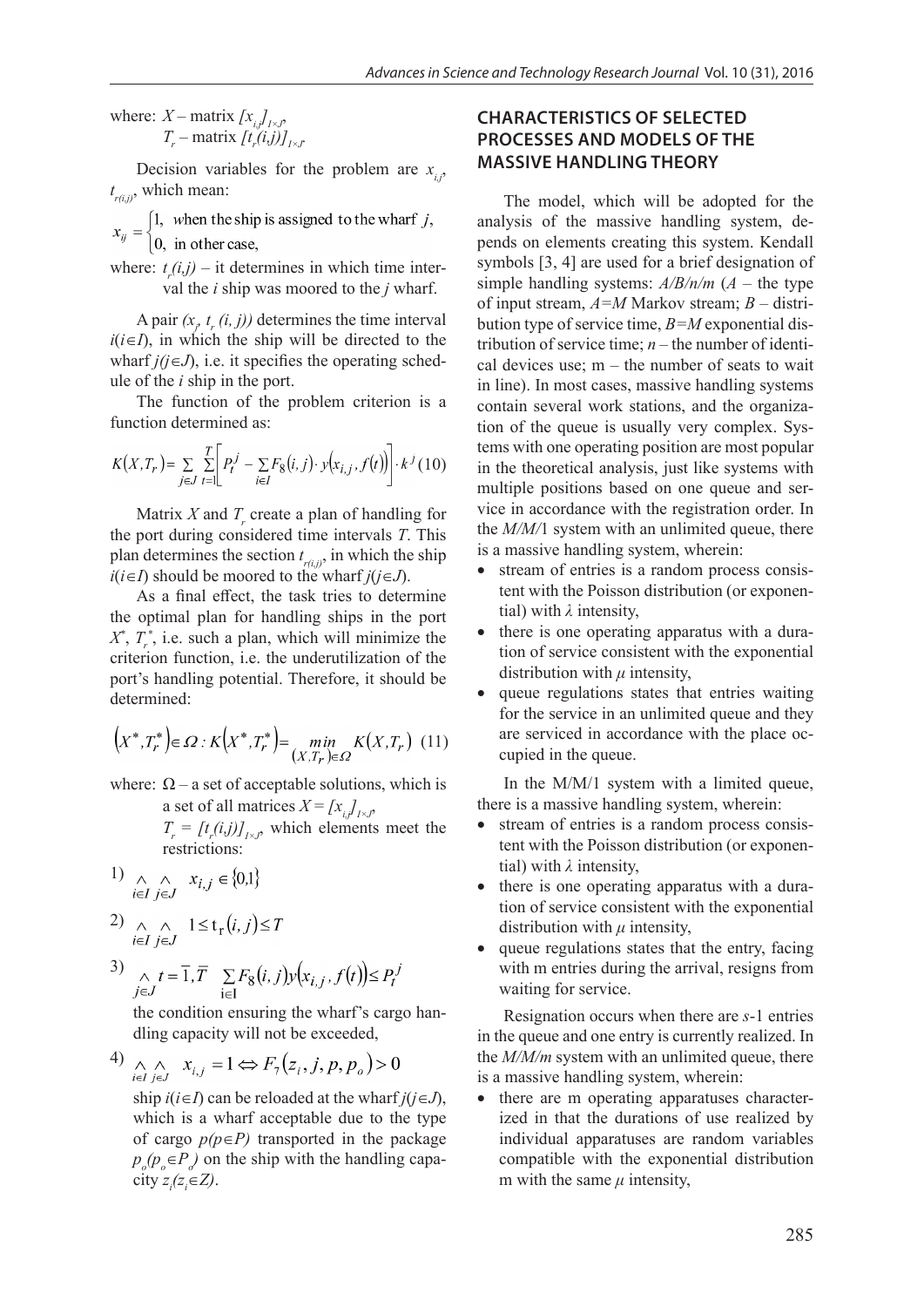- stream of entries to the system is a simple stream with *λ* intensity,
- regulations of the queue states that if all apparatuses are occupied, entries are placed in one queue and they are handled in order of application by the free apparatus of service.

In the M/M/m system with a complete resignation from the waiting for the service's beginning, when all apparatuses are occupied, the entry does not wait for the service, but it leaves the system resulting in the loss of entry when all available operating apparatuses are occupied. When considering the *M/M/m* system with a complete resignation from the waiting for the service' beginning, it is assumed that:

- stream of entries in consistent with the Poisson distribution (exponential) with *λ* intensity,
- duration of the use by individual operating apparatuses are compatible with the exponential distribution of equal  $\mu$  intensity, if there is at least one free apparatus at the time of notification, its service is immediately realized.

# **RANGE OF COMPANY'S BUSINESS ACTIVITY**

The transport company serving shipments on ships in the port of Szczecin, which helped to describe the loading with the use of elements from the massive handling theory, has four international reloading terminals: Warszawa-Błonie, Dąbrowa Górnicza, Poznań-Sady and Wrocław-Bielany. Furthermore, the company has seven regional reloading terminals: Warszawa-Błonie, Dąbrowa Górnicza, Poznań-Sady, Wrocław-Bielany, Łódź, Bydgoszcz and Cracow. Within the country it offers the "door to door" delivery in 24 hours, and across Europe – delivery time is between 24 to 72 hours. Branch of the company in Szczecin operates primarily in the port of Szczecin. The seaport is an economic object situated on the contact of land and sea, prepared in terms of technical and organizational technology to handle international and domestic commodity turnovers carried out by the sea and means of sea and land transport involved in their transportation.

The seaport consists of two main parts: aquatorium and territory [5, 7]. The aquatorium is a water part of the port, which consists of: road with anchorage, where ships await to enter the

port; outer harbor, i.e. an area of direct entrance to the port; port channels and docks. The territory used primarily for cargos and vessels is composed of: breakwaters; port wharves and jetties; facilities  $-$  i.e. stores, storage yards and building for various purposes. The basic elements of the port are port terminals. The terminal is a concept that combines the wharf and its facilities. Port cargo handling terminal is generally a legally, organizationally and economically separated unit. Individual terminals specialize in handling (reloading) specific cargos from the means of sea transport to the means of land transport and vice versa, transshipments in ship-yard-ship relation, as well as storage, warehousing and manipulations of cargos in the port [5, 7].

Elements of the massive handling system will be presented on the example of sodium water glass – a cargo operated by the company in export. The company for the handling of sodium water glass and stainless steel scrap makes use of the Bulk Cargo-Port Szczecin terminals in the port of Szczecin. Bulk Cargo-Port Szczecin is a universal transshipment and storage company, serving all groups of cargos passing through the port in the mount of the Oder. Sodium water glass (Fig. 2) is loaded from a wharf in an indirect relation, i.e. from the years to the ship via 1 or 2 wharf cranes with a clamshell grab. An attempt to use selected elements of the massive handling for describing the operation of transshipment The transshipment of sodium water glass (Fig. 2, Fig. 3, Fig 4) performed by the company, is realized directly from the wharf (storage yard). Working changes in the port starts successively at 6 a.m., 2 p.m. ad 10 p.m. The port operates cargos 24 hours a day on working days. Table 1 presents durations of all operations concerning



**Fig. 2.** The storage of the sodium water glass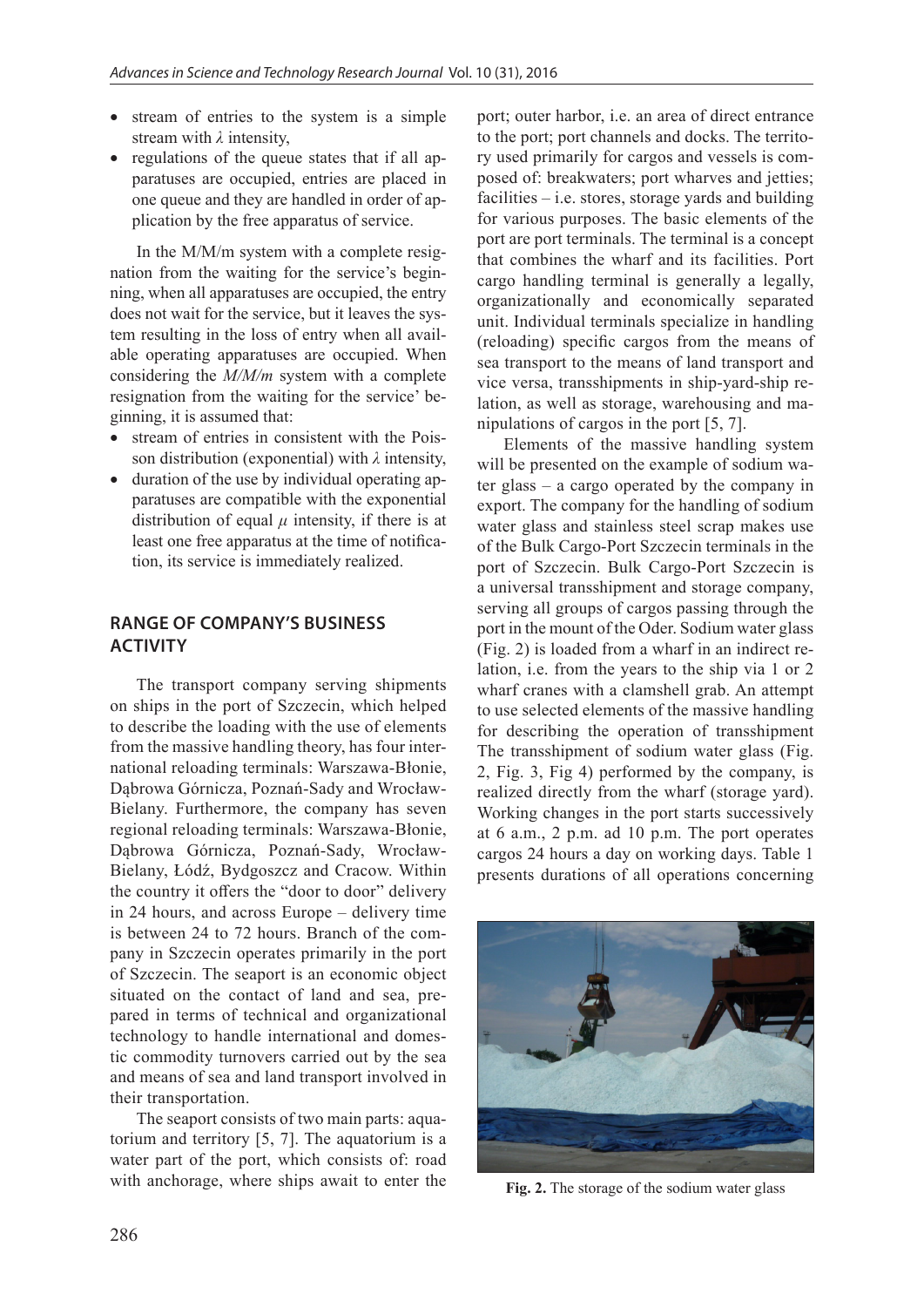

**Fig. 3.** The handling of the sodium water glass **Fig. 4.** Sodium silicate in the ship's hold



|  |  |  | Table 1. Durations of individual operations for the transshipment of 1850 tons of sodium water glass |
|--|--|--|------------------------------------------------------------------------------------------------------|
|--|--|--|------------------------------------------------------------------------------------------------------|

| Date                                | 26.01.2013 - 28.01.2013 |       |                   |       |            |
|-------------------------------------|-------------------------|-------|-------------------|-------|------------|
| Activity                            | Working hours           |       | Hours of downtime |       | Date       |
|                                     | from                    | to    | from              | to    |            |
| Arrival at the roadstead            |                         |       |                   | 09:00 | 26.01.2013 |
| Waiting to enter the port           |                         |       | 09:00             | 00:00 | 26.01.2013 |
| Waiting to enter the port           |                         |       | 00:00             | 17:15 | 27.01.2013 |
| Passing through the fairway         |                         |       | 17:15             | 22:45 | 27.01.2013 |
| Waiting for loading                 |                         |       | 22:45             | 00:00 | 27.01.2013 |
| Waiting for loading                 |                         |       | 00:00             | 06:30 | 28.01.2013 |
| Loading                             | 06:30                   | 13:10 |                   |       | 28.01.2013 |
| Determination of the cargo's weight |                         |       | 13:10             | 13:40 | 28.01.2013 |
| Preparation of documents            |                         |       | 13:40             | 15:10 | 28.01.2013 |
| Waiting to leave the port           |                         |       | 15:10             | 15:30 | 28.01.2013 |

the loading of sodium water glass on the ship in the amount of 1850 tons, from the arrival of this vessel at the road to the exit from the port. Sodium water glass was loaded from the storage yard to the ship (Fig. 2, Fig. 3) with the use of one loading device.

Table 2 shows the durations of all operations concerning the loading of sodium water glass on

the ship in the amount of 1 745 tons, from the arrival of this vessel at the road to the exit from the port. Sodium water glass was loaded from the storage yard to the ship with the use of one loading device.

Data contained in Tables 1 and 2 and additional observations, which were not included in this study due to the lack of space, allowed to es-

**Table 2.** Durations of individual operations for the transshipment of 1 745 tons of sodium water glass

| Date                                | 13.03.2013 - 14.03.2013 |       |                   |       |            |  |
|-------------------------------------|-------------------------|-------|-------------------|-------|------------|--|
|                                     | Working hours           |       | Hours of downtime |       |            |  |
| Activity                            | from                    | to    | from              | to    | Date       |  |
| Arrival at the roadstead            |                         |       |                   | 21:00 | 13.03.2013 |  |
| Passing through the fairway         |                         |       | 21:00             | 00:00 | 13.03.2013 |  |
| Passing through the fairway         |                         |       | 00:00             | 01:05 | 14.03.2013 |  |
| <b>Waiting for loading</b>          |                         |       | 01:05             | 06:30 | 14.03.2013 |  |
| loading                             | 06:30                   | 12:30 |                   |       | 14.03.2013 |  |
| Determination of the cargo's weight |                         |       | 12:30             | 12:50 | 14.03.2013 |  |
| Preparation of documents            |                         |       | 12:50             | 14:10 | 14.03.2013 |  |
| Waiting to leave the port           |                         |       | 14:10             | 14:30 | 14.03.2013 |  |